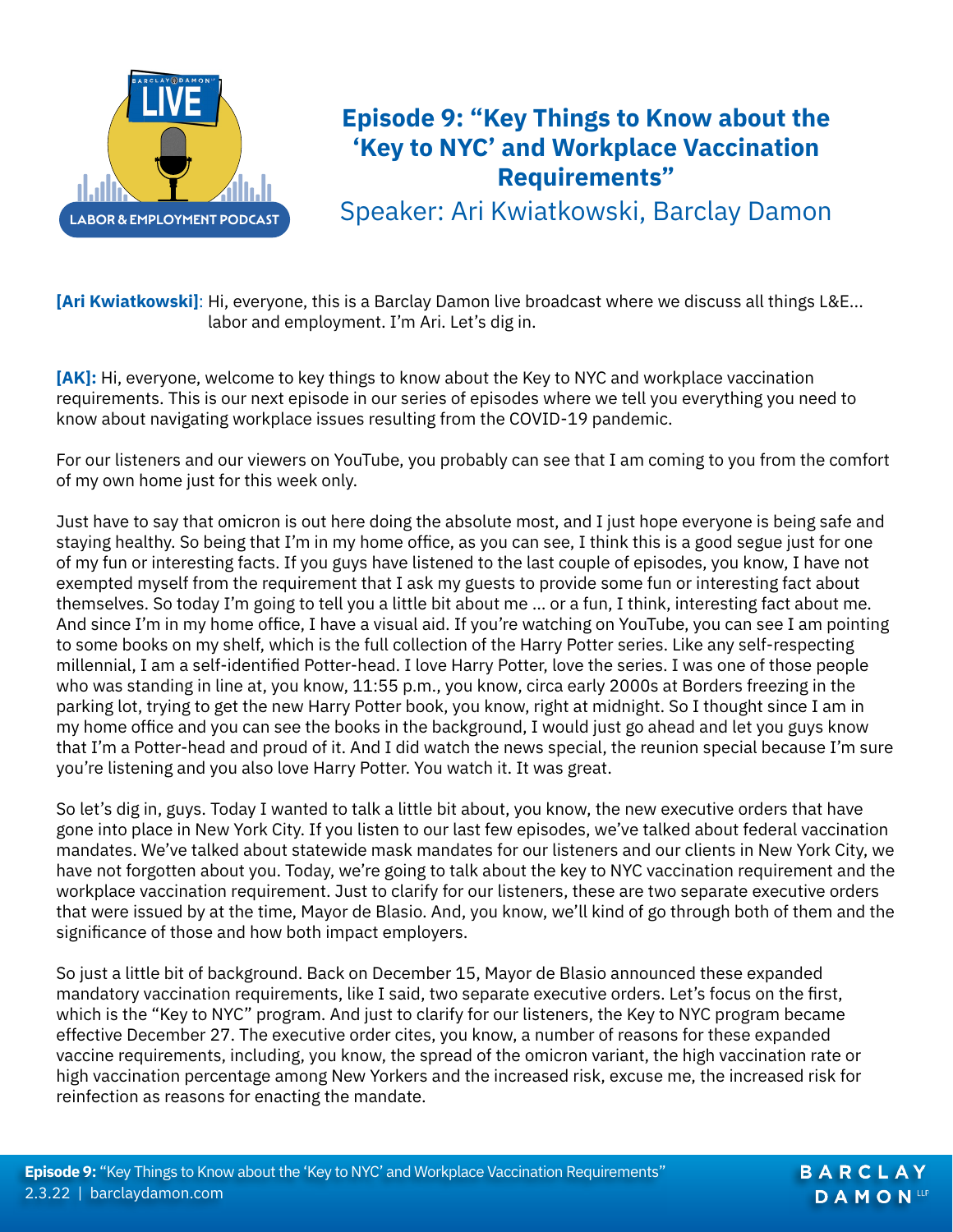So let's talk generally about what the Key to NYC program is. So generally, New York City's COVID-19 vaccination requirements have been expanded to include children ages five to 11. So the language from the executive order says "a covered entity shall not prohibit a patron, employee, intern, volunteer or contractor to enter a covered premises without displaying proof of vaccination." And for individuals 18 and older proof of identification.

So let's break that down. So basically, this says people 12 and older participating in indoor public activities have to show proof of vaccination, ID proof of receipt of both vaccines. If Pfizer, if the individual has received Pfizer or Moderna, or proof of one vaccine for J&J, children ages five to 11 are required to have proof of vaccination or at least proof of receiving one vaccine. But starting January 29 of 2022, kids ages five to 11 have to show proof of vaccination …to prove a full vaccination to be permitted entrance into the specific premises that are covered by the executive order. So under the order, "patron" is defined as any individual five years or older who "patronizes, enters, attends an event or purchases, goods or services within a covered premise." You might be asking what is a "covered premise"? Covered premise under the order is, you know, there are several examples and several specifically identified establishments "indoor entertainment and recreational settings," certain meeting spaces, so movie theaters music concerts, venues, adult entertainment, casinos, museums, zoos, sports arenas, indoor stadiums. Covered premises under the Key to NYC program also include indoor food services such as restaurants, indoor dining areas, indoor portions of dining areas. You know, we talked about this a little bit last week. Indoor food services under the Key to NYC program does not include a structure on the sidewalk or roadway if entirely open on the side facing the sidewalk. So obviously in the city, a lot of restaurants have kind of provided for additional outdoor seating space and little hut-type structures where the side facing the restaurant is open. Those are not covered by this, and outdoor dining structures for individual parties like plastic domes are also not covered by this.

But other examples of covered premises are indoor fitness facilities, gyms, spas, things like that. Under the executive order, a covered entity … pretty broad definition. Any entity that operates one or more covered premises, as we just discussed, except a covered entity under the Key to NYC program is not … does not include pre-K through 12 grade public and non-public schools, houses of worship, childcare programs, senior centers, and community centers. So those are not included. And the Key to NYC program, you know, also talks about proof of vaccination. If you have listened to our last few episodes, you guys know the drill. Very similar to the other mandates that we have discussed; vaccination card, NYC COVID Safe App, Excelsior Pass, CLEAR digital vaccine card—those all qualify as proof of vaccination under the Key to NYC program.

So you know the Key to NYC program really talks about patrons, you know, customers, things like that. So if you're an a business owner in New York and you operate one of these covered premises, you know the Key to NYC executive order tells you what you need to know. You know, mostly for patrons or customers. But in addition to the Key to NYC program, New York City also has a workplace requirement for COVID vaccination. As I mentioned earlier in the episode, this is a separately issued executive order, and this also went into effect on December 27. So let's transition from if you're a business owner or you own a covered premises in New York City from what you need to know about your patrons or customers to what you need to know about your employees.

So the workplace requirement for COVID-19 vaccinations says "workers must provide proof of vaccination against COVID-19 to a covered entity before entering the workplace; and a covered entity must exclude any employee who has not provided such proof, except for those employees who request and are granted accommodations for religious and medical exemption."

So basically, let's break that down. The … the workplace requirement for COVID-19 vaccination is essentially saying that employers must verify employees' proof of vaccination and that employees must be vaccinated or they can be excluded from the workplace, absent being granted a request for a reasonable accommodation. And if you listened last week, we really dove into that as it relates to what the EEOC has said about requests for accommodation; later in this episode, we're going to talk a little bit more about that as it relates to what

> BARCLAY **DAMON**LLP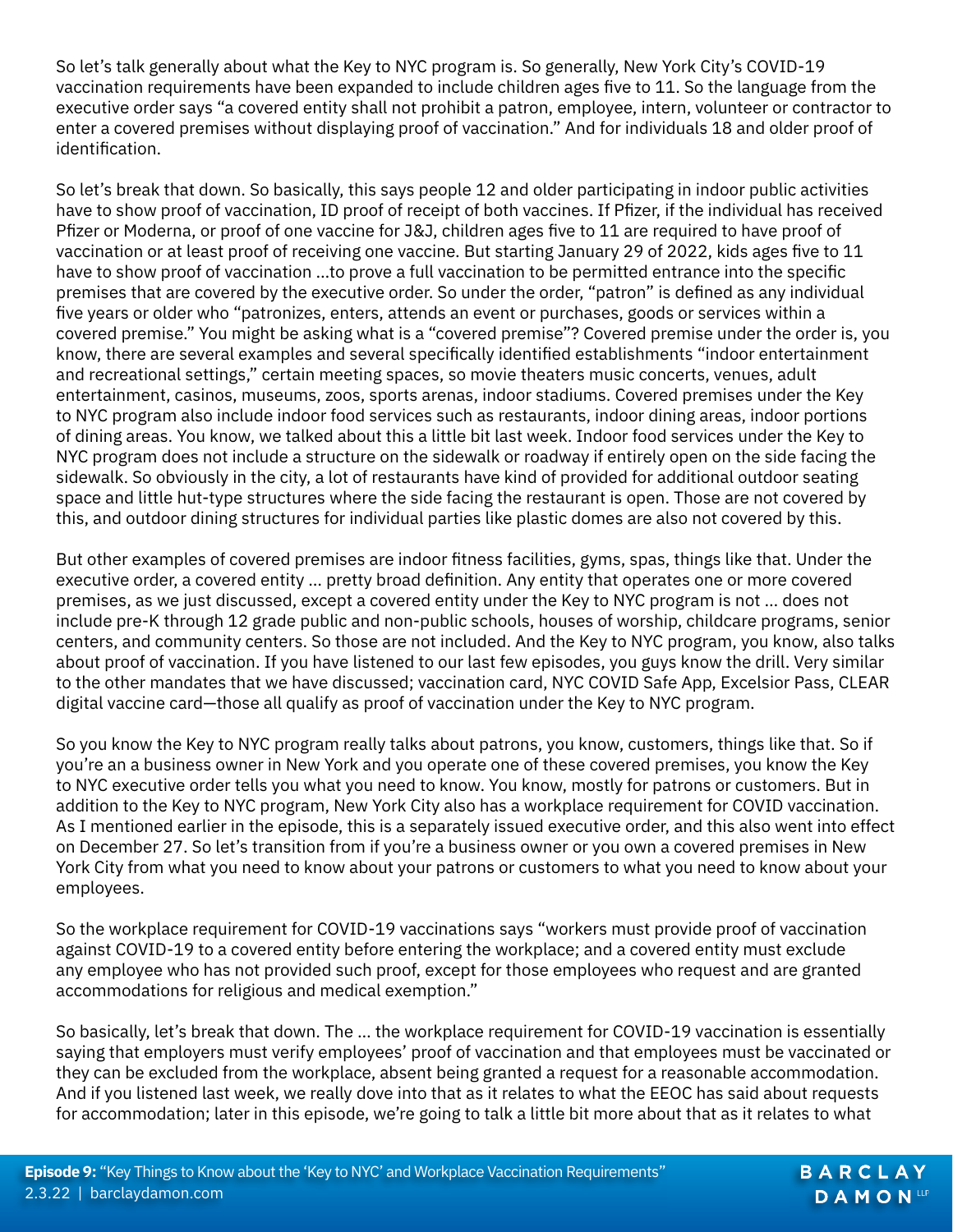New York City has said about requests for accommodation.

So basically, you know, fully vaccinated under the workplace requirement for COVID-19 means that it has been two weeks since the employee received the Johnson & Johnson vaccine, or it's been two weeks since the second dose of a Pfizer or Moderna vaccine—or an employee has received the first dose of a two-dose vaccine. But in that situation, the employee must present proof of vaccination to the employer within 45 days.

So under the workplace requirement for COVID vaccinate… COVID-19 vaccination as of December 27, if an employee had one vaccine employee is required to provide proof of second vaccine within 45 days of the first dose. You know, under the workplace requirement what the city has defined covered entity as is very broad. Basically, a covered entity is defined as a "nongovernmental entity that employs more than one worker in New York City, or maintains a workplace in New York City, or a self-employed individual or sole proprietor who works in a workplace or interacts with others in the course of their business."

So if you're a sole proprietor and you're in New York City and you're not working remotely, you're interacting with others, you would be covered as a covered entity under the New York City workplace requirement… vaccination workplace requirement, excuse me. Under the workplace requirement, "worker" is also defined very broadly. Quoting from the executive order and the guidance issued by the city, a worker is "an individual who works in person in New York City at a workplace in New York City." So this is, like I said, a broad definition. This includes full-time, part-time, staff members, employees, interns, volunteers, or contractors. So it is a broad definition of who qualifies as an employee under the New York City COVID-19 workplace requirement.

One interesting thing, though, is that the workplace requirement of the city has said that an employee under excuse me, a worker under the executive order does not include an individual who enters the workplace for "a quick and limited purpose." "Quick and limited purpose" is the quote taken directly from the executive order. And if you're listening, you know, you might be wondering, or at least I know when I first read it, I was wondering, well, what is what does that mean, "quick and limited purpose"? Basically, the guidance issued by the city has said that, you know, if a worker comes in briefly to use the bathroom, to make a delivery, to receive an assignment for a few minutes, although a time limitation isn't exactly explicitly spelled out, that that worker would not be covered under this because they were just in the workplace for a quick and limited purpose.

One other thing I wanted to point out for our listeners is that a worker under this requirement does not include non-city residents who are performing artists, college or professional athletes, or those individuals who are accompanying performing artists who don't live in the city, or professional or college athletes who don't live in the city. So that's an interesting carve-out. So "workplace" also defined very broadly. It's any location "where work is performed in the presence of another worker or a member of the public," and the guidance explicitly says that that does also include a vehicle.

So in broad strokes, the New York City workplace vaccination requirement essentially requires businesses to verify proof of vaccination, or verify that their employees are vaccinated against COVID-19. And the city has said that there's three ways that this … that an employer can identify an employee's vaccination status. One is proof of a vaccination card, two businesses can create their own paper or electronic record that includes the name, you know, what the employee's name, whether the employees vaccinated the date, the second dose will be provided if the employee is not fully vaccinated, and businesses lastly can check each employee's vaccination status each day.

So, you know, those are the three ways that a business can verify, you know that an employee is vaccinated. And, you know, it seems like the third one might be a little more onerous. But you know, what is the business, a business or an employer in New York can really choose which of those three options the employer wants to use to verify employee vaccination status.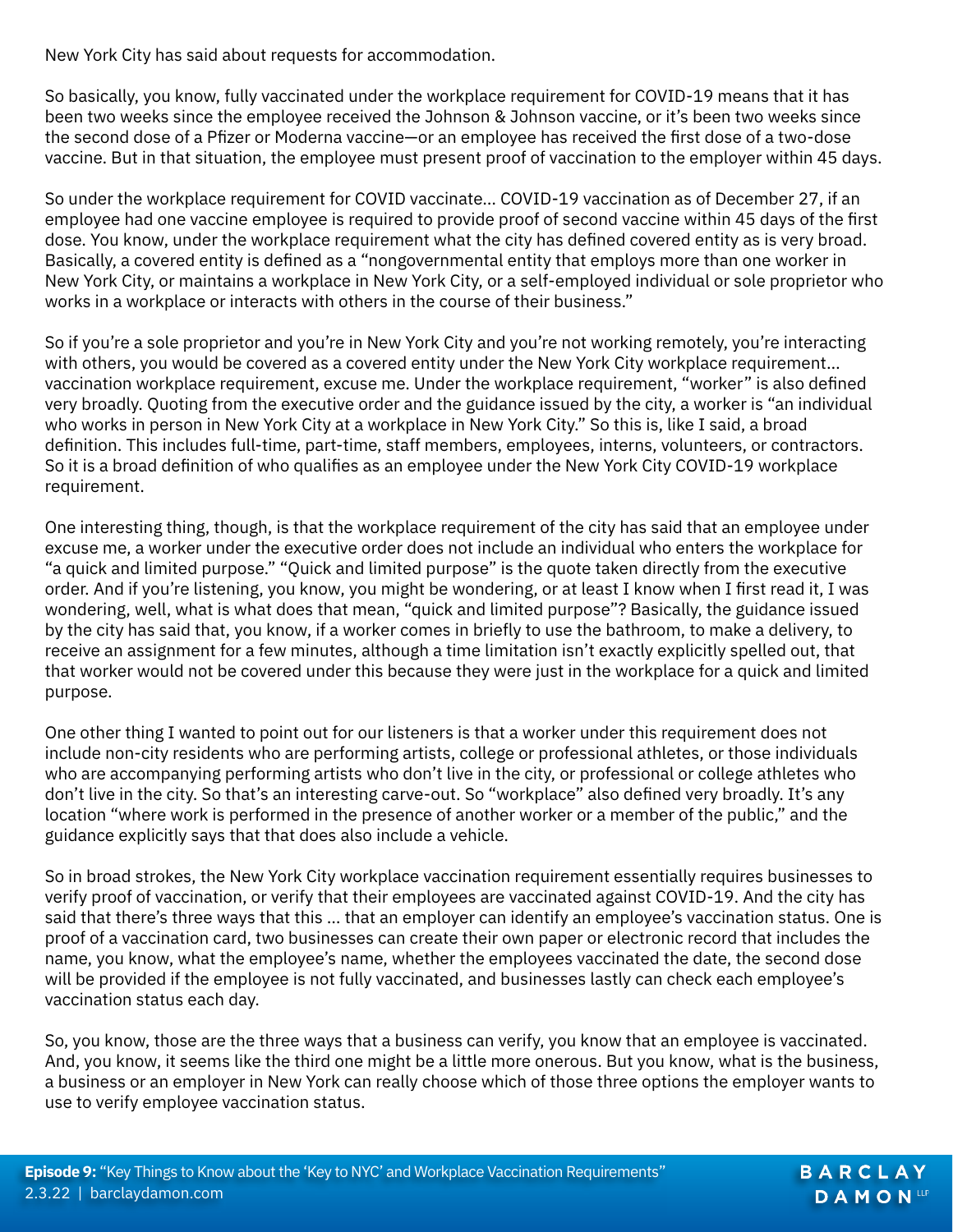You know, one interesting thing I wanted to talk about because we've got a couple of questions about this is, you know, contractors. So you know, the vaccination requirement says that contractors need to be vaccinated as well. One important thing to know is if you're an employer and you're using a contractor at the … at your business or on premises, you don't need to keep a record of the contractor's vaccination status, specifically. You can request that the contractor's employer confirm that the contractor is vaccinated. But if you're going to go that route, then you need to keep a record of the request to the contractor's employer and the response.

One thing I wanted to mention which you know again, if you listen to any of our episodes so far as it relates to vaccination requirements is exemptions or requests for accommodations. So I should note for each of the ways that we just discussed, an employer can verify proof of vaccination, that for each of those or under each of those circumstances, employers should also have a record of any employees who have requested reasonable accommodations for medical or religious reasons and have been granted such accommodations as well. So that's another thing an employer must keep track of. So I want to dive in a little bit on exemptions and requests for accommodations under the New York City workplace vaccination requirement.

New York City has, you know, issued some additional guidance on this and has put some pretty clear parameters on what employers can do and what employers can ask, you know, in response to a request for an accommodation on either of those bases. The executive order said that… says that workers who have a sincerely held religious belief or a medical condition that prevents them from being vaccinated you know must … must have applied for a reasonable accommodation by December 27. New York City has said that employers may permit workers to remain in the workplace while considering the accommodation request. And actually, New York City has published guidance on hand… on how to handle such requests, including a checklist, and that checklist is available on the city's web site or the web page devoted to COVID-19. So if you listen to our episode a couple episodes ago, we went through, you know, kind of in detail what the EEOC has said about requests for accommodations and things like that nature, and this is very similar. If you look at the checklist, the checklist has, you know, a number of questions that an employer can ask an employee to verify medical conditions and to verify that the employee has a sincerely held religious belief. You know, I would note that similar to what we discussed a couple of weeks ago, you know, an employer in New York City can ask for proof of medical documentation or proof of, you know, documentation for a medical condition that would prevent an employee from being vaccinated in the New York, New York City has said that, you know an employer should not question a religious belief unless the employer has an objective basis to do so, or an objective belief that the belief that the employers, you know, sincerely held religious beliefs is questionable or not objectively sound.

So for our employers in New York, you know, may be a good idea to just take a look at that checklist and follow that checklist. Because New York City has said that if an employer chooses to use that checklist and keeps it on file when evaluating requests for reasonable accommodations, it will likely demonstrate that the employer handled the request appropriately. So I definitely wanted to point that out to our employers and our listeners in the New York City area, because I think that is very helpful and very important.

You know, I wanted to go through a few common questions that I think we've gotten here at Barclay Damon as it relates to this workplace requirement. You know, one question is whether the… the workplace vaccination requirement applies to remote worker. And if a remote worker comes into the office for a quick and limited purpose only, as we discussed a few minutes ago, you know that remote worker is not covered by the New York City workplace vaccination requirements. Another question: you know what if an employee got a first dose before December 27, before this executive order went into effect, but never got their second dose? The answer is that the employee should be excluded from a workplace if they have not requested a reasonable accommodation until they receive the second dose. So that's something that the guidance issued by the city has been explicit about.

BARCLAY **DAMON**LLP